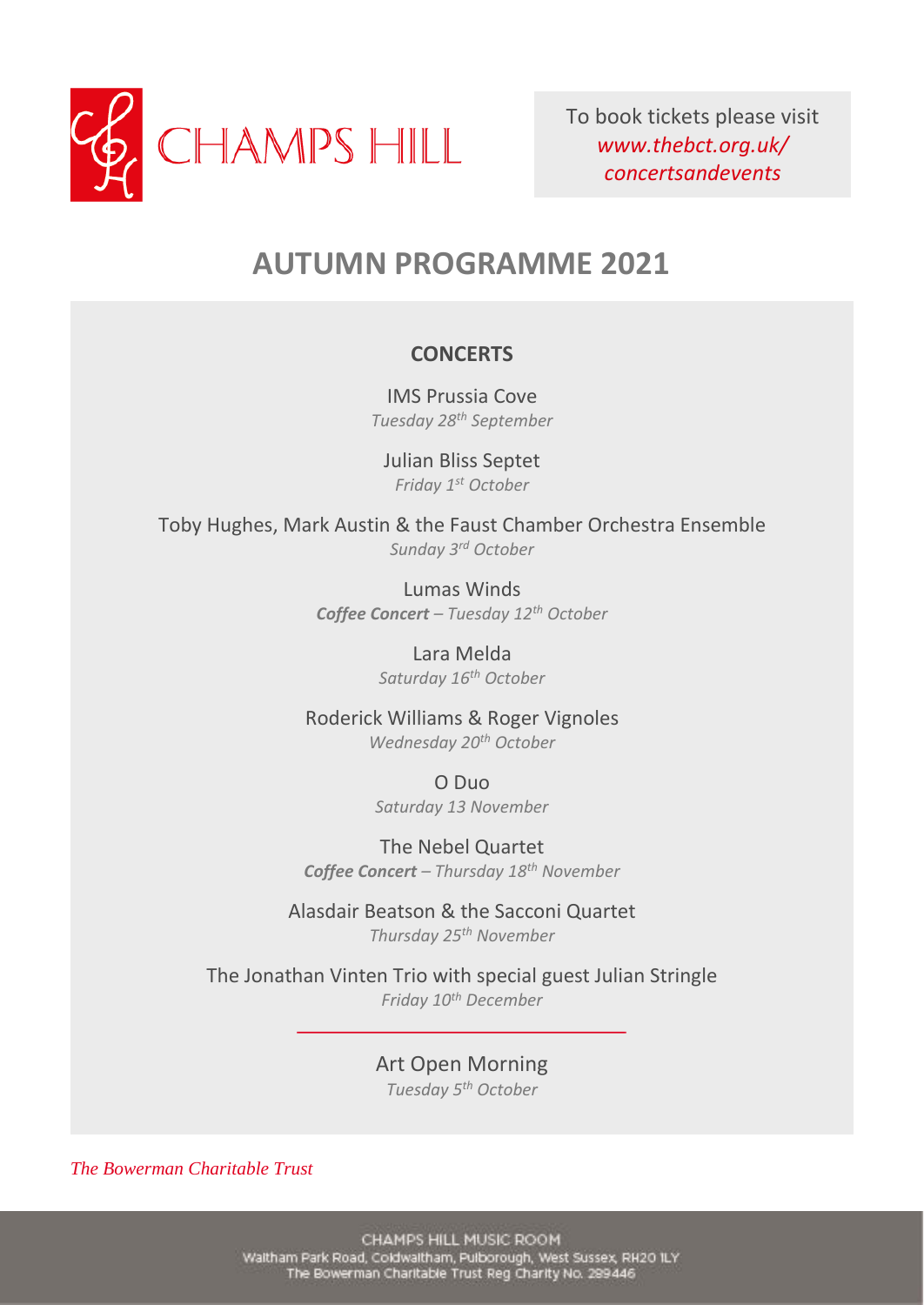# **CONCERTS**

**IMS Prussia Cove** Alasdair Beatson – piano and arisa Fujita – violin Alinka Rowe – viola Vladimir Waltham – cello Alec Frank-Gemmill – horn **Tuesday 28th September**

Following IMS Prussia Cove's three-week Open Chamber Music seminar, a group of musicians specially invited by IMS's Artistic Director, Stephen Isserlis, take part in a national tour, showcasing IMS's dedication to music-making at the highest level. The musicians taking part each year have either had a long association with IMS Prussia Cove or have come through the masterclasses more recently, bringing together an ensemble of young and more experienced musicians. The programme will include **Brahms'** Horn Trio and **Fauré's** Piano Quartet no. 1.

**6.45pm Doors Open / Wine 7.30pm Concert Suggested donation £15 per ticket.**

**Julian Bliss Septet**

Lewis Wright – vibraphone Neal Thornton – piano Colin Oxley – guitar  $\nabla$  Tim Thornton – bass Ed Richardson – drums **Friday 1st October**

Julian Bliss – clarinet Martin Shaw – trumpet

David and Mary Bowerman first met Julian as a very young boy, who showed tremendous talent even then! He is now one of the world's finest clarinettists and a firm favourite at Champs Hill along with his septet, which was established in 2012. This year, the septet will treat us with a tribute to **Gershwin**.

**6.45pm Doors Open / Wine 7.30pm Concert As part of Champs Hill's 'welcome back' weekend, there is no charge for tickets.**

**Concert will likely be streamed for a limited time following the live performance. The streaming is free to all Champs Hill supporters.**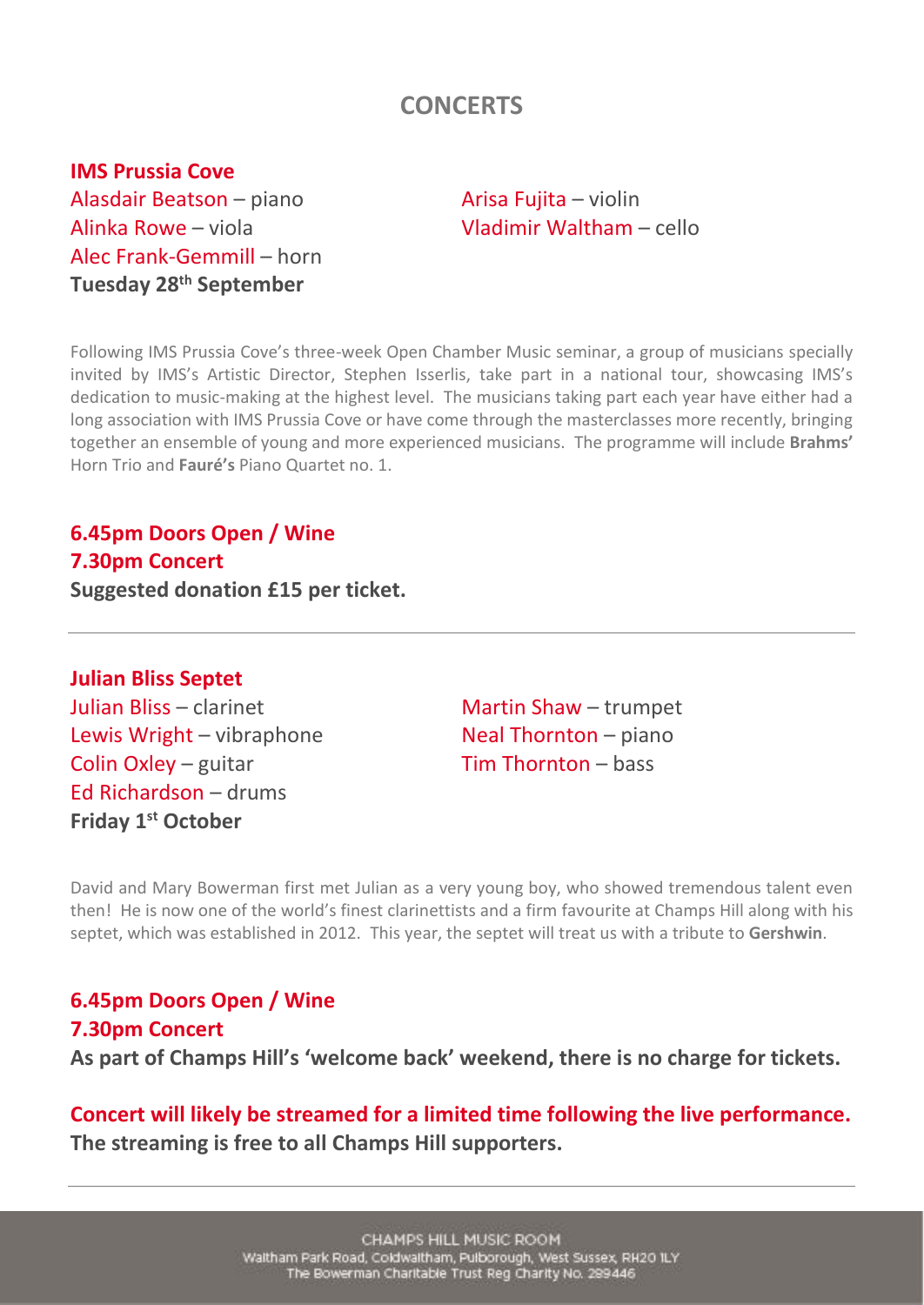## **Toby Hughes, Mark Austin & the Faust Chamber Orchestra Ensemble Sunday 3rd October**

Toby Hughes caused a sensation when he played double bass at Champs Hill in summer 2019. With many awards behind him, as well as an album released to critical acclaim in May this year (*Elegy*, Champs Hill Records, 2021), Toby's musicianship goes from strength to strength. He is joined by another critically acclaimed musician – Mark Austin on piano – and the Faust Chamber Orchestra Ensemble. The programme will include a selection from **Schubert**, **Bottesini** and **Bach**.

**4.15pm Doors Open / Wine 5.00pm Concert As part of Champs Hill's 'welcome back' weekend, there is no charge for tickets.**

#### **Concert will likely be streamed for a limited time following the live performance. The streaming is free to all Champs Hill supporters.**

**Lumas Winds** Beth Stone – flute Rennie Sutherland – clarinet Chris Vettraino – oboe Flo Plane – bassoon Johan Stone – horn *Coffee Concert – Tuesday 12th October*

We have pleasure in introducing this young quintet to our Champs Hill audience. Although early in their respective musical careers, we anticipate they will be sought after in years to come. Their lovely programme will include **Ligeti** (Seches Bagatellen), **Ravel's** String Quartet (arr. Mark Poplin) and **Mozart** (Divertimento). We will also be treated to some fun pieces by Eugène Bozza and Jacques Ibert.

**10.15am Doors Open / Coffee 11.00am Concert** *(no interval)* **Suggested donation £12 per ticket.**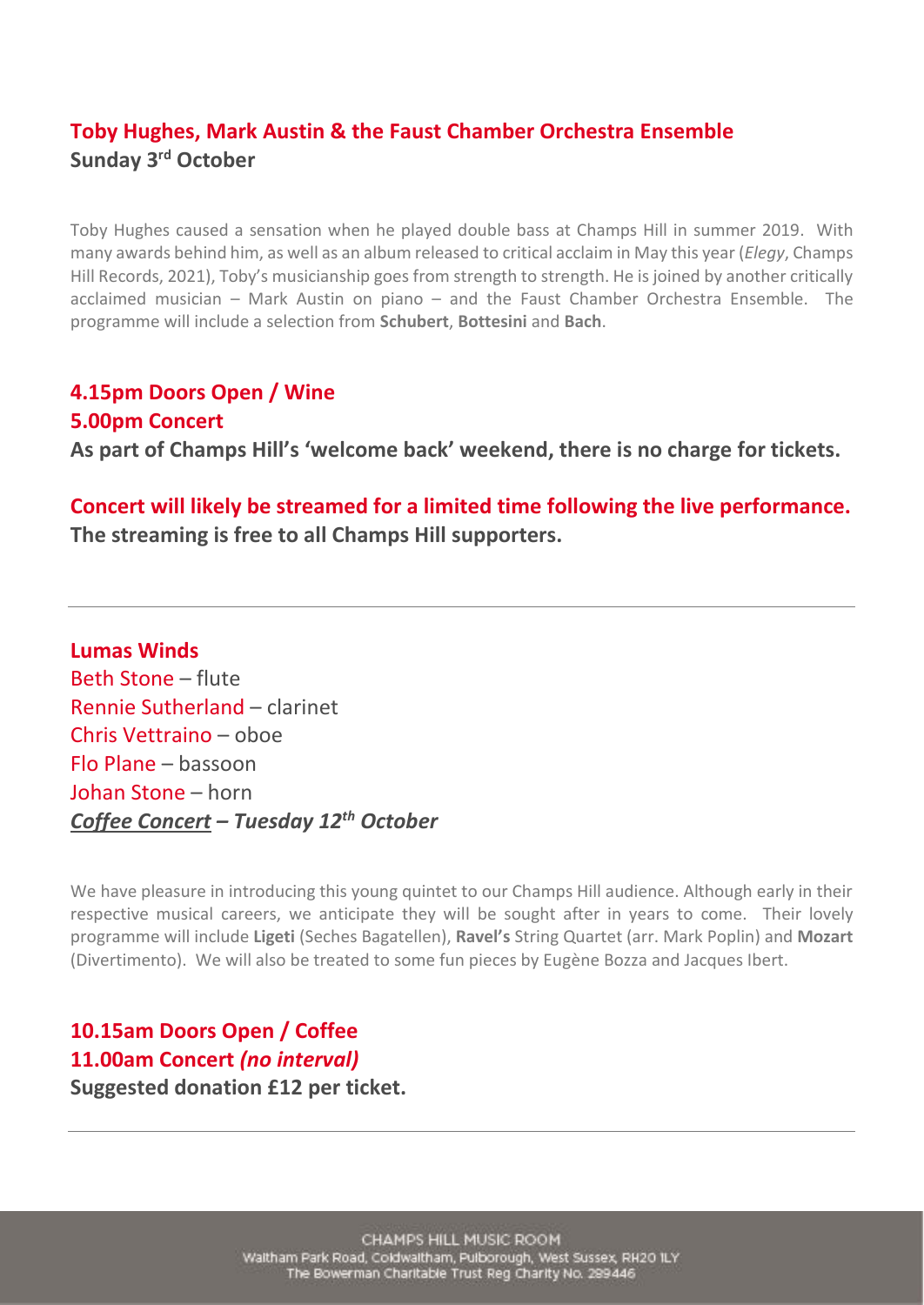#### **Lara Melda** – piano **Saturday 16th October**

Lara, the British / Turkish pianist was winner of the 2010 BBC Young Musician of the Year competition at the age of 16. She is making a long-awaited return visit to Champs Hill after her 2020 concert was cancelled. Just before the 2020 lockdown, a series of 'sold out' recitals at the Wigmore Hall is enough to make us realise how privileged we are to have her here again. Lara's programme includes two études by **Rachmaninoff** and excerpts from **Prokofiev's** Romeo and Juliet. Of course, following the success of her album release last year (*Lara Melda Plays Chopin*, Champs Hill Recods, 2020), Lara will also delight us with a **Chopin** Nocturne and Sonata.

**6.45pm Doors Open / Wine 7.30pm Concert Suggested donation £15 per ticket.**

**Concert will likely be streamed for a limited time following the live performance. Suggested donation for streaming access £10.**

**Roderick Williams** – baritone **Roger Vignoles** – piano **Wednesday 20th October**

At the special request of the trustees of the Bowerman Charitable Trust, Roderick Williams returns to Champs Hill, alongside internationally recognised pianist Roger Vignoles to play **Schumann's** Dichterliebe. Less familiar than much of Schumann's work, Dichterliebe is a perfectly formed cycle of 16 songs, charting love from all the many angles that Schumann himself had experienced in his wooing of Clara Wieck – by turns lyrical, longing, passionate and bitter. Roderick Williams is one of the few baritones who captures the cycle's delicate intricacy.

**6.45pm Doors Open / Wine 7.30pm Concert Suggested donation £15 per ticket.**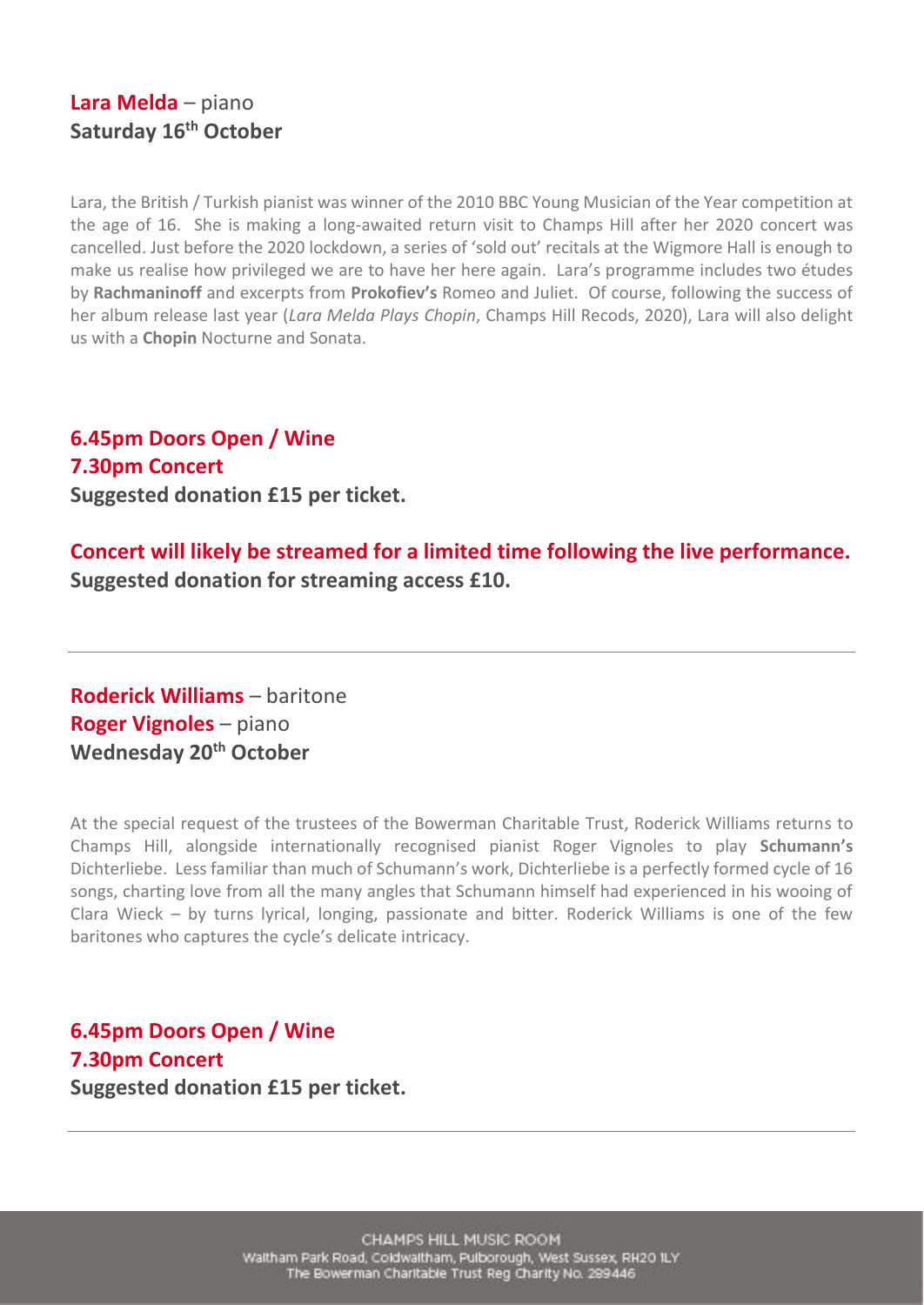## **O Duo** Owen Gunnell – percussion Toby Kearney – percussion **Saturday 13th November**

Be prepared for an exhilarating performance by these two percussionists. We were disappointed that the duo's spring 2020 Champs Hill concert was cancelled but have persuaded them to fit us in to their hectic schedule this autumn! Their brilliance and skill has received critical acclaim and we look forward to a mix of popular classics and accessible contemporary music.

**6.45pm Doors Open / Wine 7.30pm Concert Suggested donation £15 per ticket.**

**The Nebel Quartet** David Nebel – violin Elif Cansever – violin Otaha Tabata – viola Henry Hargreaves – cello *Coffee Concert – Thursday 18 th November*

Turkish violinist Elif Ece Cansever, the Bowerman Charitable Trust scholar at the Royal College of Music, delighted the Champs Hill audience in February 2020, when she performed as a soloist. She returns in 2021 along with the Nebel Quartet. The quartet will perform **Beethoven's** Quartet in A Major, No 5 Op 18 and **Shostakovitch's** Quartet No 8 Op 110. Beethoven's quartet was written in 1798-1800 and modelled on a Mozart quartet in the same key. Shostakovitch's "most loved" quartet premiered in 1960 and was dedicated to victims of war. When played to him, Shostakovitch was overwhelmed by this beautiful realisation of his most personal feelings; he held his head in his hands and wept.

#### **10.15am Doors Open / Coffee 11.00am Concert** *(no interval)* **Suggested donation £12 per ticket.**

CHAMPS HILL MUSIC ROOM Waitham Park Road, Coldwaltham, Pulborough, West Sussex, RH20 ILY The Bowerman Charitable Trust Reg Charity No. 289446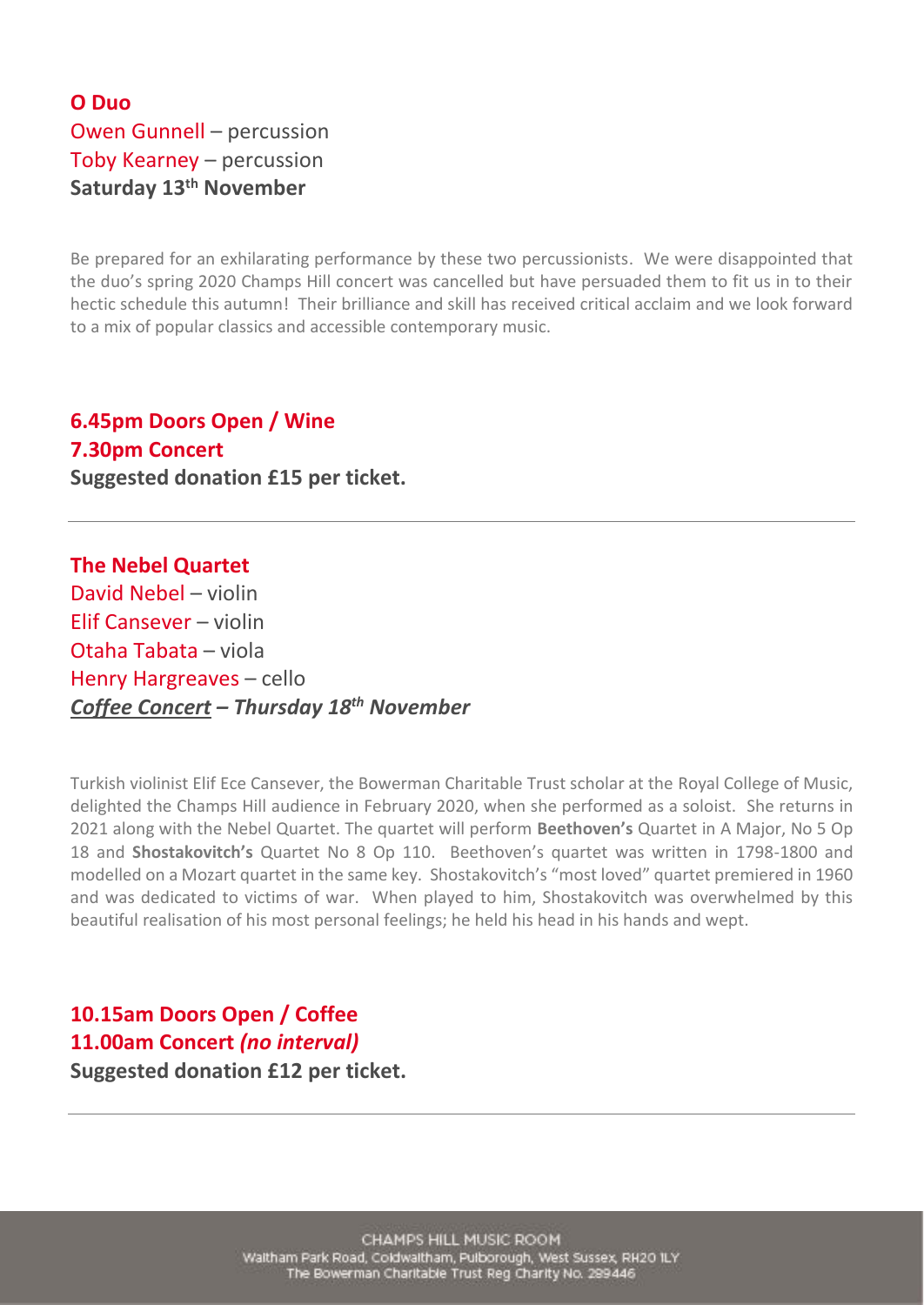**Alasdair Beatson & the Sacconi Quartet** Alasdair Beatson – piano Robin Ashwell – viola Ben Hancox – violin Cara Berridge – cello Hannah Dawson – violin **Thursday 25th November**

The Sacconi Quartet have never failed to delight us during the many times they have been to Champs Hill. We warmly welcome them again, especially together with another return favourite, Alasdair Beatson. They will perform two **Thuille** quintets and **Ravel** Valses nobles et sentimentales. Ludwig Thuille (1861-1907) – a forgotten Romantic master – was the very first composer to be recorded for Champs Hill Records back in 2002.

**6.45pm Doors Open / Wine 7.30pm Concert Suggested donation £15 per ticket.**

**Concert will likely be streamed for a limited time following the live performance. Suggested donation for streaming access £10.**

**The Jonathan Vinten Trio with special guest Julian Stringle** Jonathan Vinten – piano Jerome Davies – double bass Bobby Worth – drums Julian Stringle – clarinet and saxophone **Friday 10th December**

Champs Hill welcomes back a wonderfully entertaining band performing a dazzling mixture of music from the golden era of American jazz. Their set is entitled *The Great American Songbook* and includes works by **Gershwin** and **Cole Porter**. They have worked with many highly acclaimed jazz musicians and will delight all lovers of jazz for this final concert in the 2021 Champs Hill calendar.

## **6.45pm Doors Open / Wine 7.30pm Concert Suggested donation £15 per ticket.**

CHAMPS HILL MUSIC ROOM Waitham Park Road, Coldwaltham, Pulborough, West Sussex, RH20 ILY The Bowerman Charitable Trust Reg Charity No. 289446